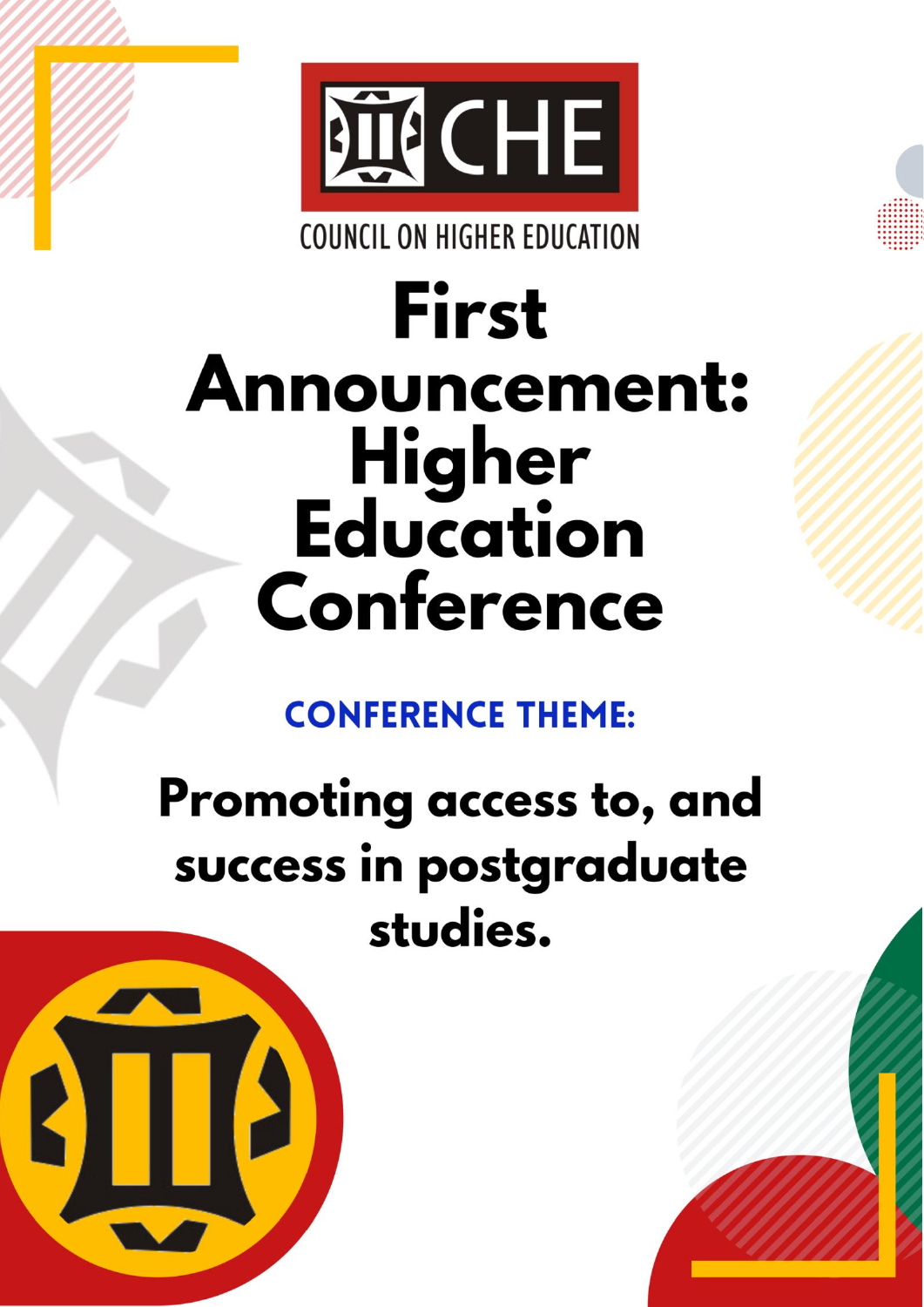#### **First Announcement: Higher Education Conference**

The Council on Higher Education (CHE) is a statutory body established under the provisions of the Higher Education Act [Act 101 of 1997], as amended. Its legislated mandate includes arranging and coordinating conferences to provide platforms for intellectual engagement on topical issues that have a bearing on the development of higher education in South Africa. It is in this regard that the CHE is pleased to announce that it is organising a research conference which will take place from 01 to 03 March 2023 in Pretoria, South Africa. The actual venue of the conference will be confirmed by the time the second announcement will be released.

The theme of the conference is: *Promoting access to, and success in postgraduate studies.*

The 2023 CHE conference aims to bring together leading academics, researchers, policymakers, students and government officials, among others, to engage and exchange and share their experiences, research findings and discuss topical issues germane to access to, and success in postgraduate studies. The targeted conference participants are individuals and groups affiliated with:

- Public and private higher education institutions;
- National and institutional-level student bodies;
- Professional bodies:
- Science councils and other research institutions;
- Agencies that fund students for postgraduate studies;
- Ministries and/or Departments of Higher Education;
- Ministries and/or Departments of Arts and Culture, Science and Innovation;
- Industries that sponsor postgraduate students or employ qualified postgraduates; and
- Non-governmental organisations operating within the higher education sector.

The structure of the conference will include plenary sessions, parallel paper presentation sessions, poster sessions, panel discussions, sessions for special interest groups, a conference cocktail/dinner and a field excursion

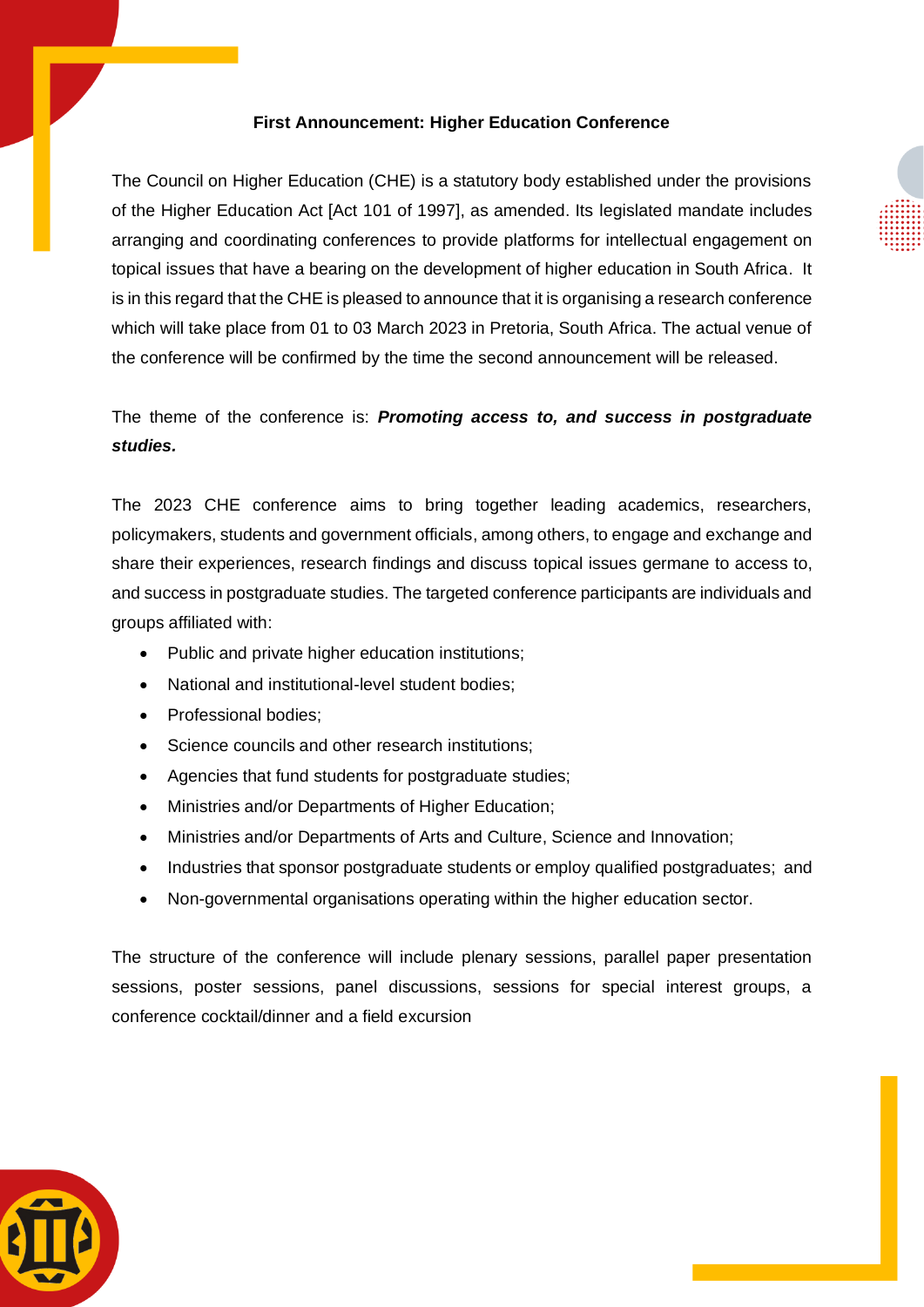#### **Call for Abstracts**

The Council on Higher Education (CHE) is pleased to invite high-quality abstracts to be presented at its research conference to be held in Pretoria from 01 to 03 March 2023. The conference will be held in person and broadcast virtually.

The CHE encourages interested researchers, academics, postgraduate students, government officials, industry professionals and funding agencies to submit abstracts for platform and/or poster presentations at the conference. The submitted abstracts should align to the conference theme: *Promoting access to, and success in postgraduate studies*. The abstracts should specifically address issues outlined in the associated subthemes, which are as follows.

- Making an educational case for postgraduate studies
- Barriers to access to postgraduate studies
- Increasing participation rates for previously disadvantaged population groups
- Key success factors in postgraduate studies
- Funding models for postgraduate studies
- Assessment practices in postgraduate studies
- Lived experiences of postgraduate students
- Promoting success in postgraduate studies

Abstracts that speak to the overarching theme of the conference but do not necessarily fall within any of the subthemes above will be considered for a possible 'open track' conference session.

#### **Abstracts submitted should adhere to the following requirements:**

- Not exceeding 400 words in length, including 5 keywords;
- Reflect titles, names of authors and their institutional or organisational affiliations;
- Bear email addresses of the corresponding authors;
- The abstract title should be concise, not more than 15 words, and clearly convey the subject of the abstract;
- The abstract should be typed using 11 point Century Gothic or Arial font;
- Text lines should be justified and spaced consistently at one-and-half line spacing; and
- The abstracts should be submitted in a Microsoft Word Document.

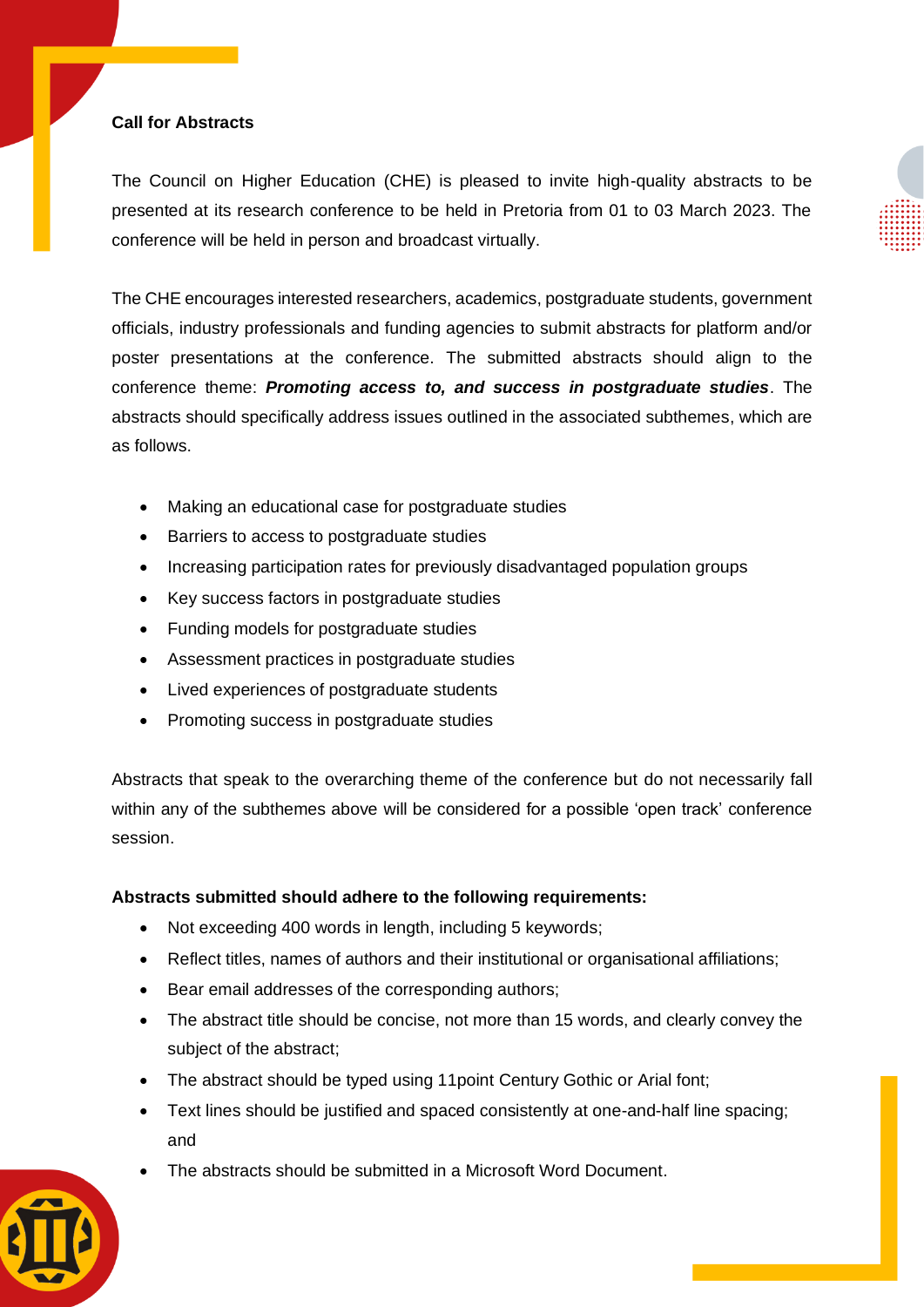Each abstract will be reviewed by the Scientific Programme and Publications Subcommittee of the CHE 2023 Research Conference Organising Committee and only those abstracts accepted or endorsed by the subcommittee will be scheduled for presentation at the conference.

The abstracts should be sent to the Scientific Programme and Publications Subcommittee of the CHE 2023 Research Conference Organising Committee through the following email address: [research@che.ac.za](mailto:research@che.ac.za) (cc [mohale.m@che.ac.za;](mailto:mohale.m@che.ac.za) [boti.z@che.ac.za\)](mailto:boti.z@che.ac.za). The deadline for the submission of abstracts is Friday 30 September 2022, and the Scientific Programme and Publications Subcommittee of the CHE 2023 Research Conference Organising Committee will confirm acceptance of abstracts by Monday 4 November 2022. Communication conveying messages of acceptance of abstracts will be sent only to those authors who would have registered for the conference. It is therefore recommended that authors register for the conference by the time they submit their abstracts.

#### **Publication of Conference Papers**

Approved full papers presented at the conference will be published by the CHE. Authors will be allowed four months after the conference to revise their papers in line with the inputs received at the conference. The revised papers will further undergo a peer-review process before being published and only the papers that the peer reviewers will recommend will eventually be published.

#### **Registration for the conference**

Each one of all those who intend to be part of the conference should complete and submit an official registration form which can be accessed by clicking here: [Registration.](https://www.surveymonkey.com/r/CQP7JW3) Registration for the conference will close on 10 February 2023.

#### **Registration Fees**

Early Bird Registration: up to 30 November 2022

- Participants based in South Africa: R4 800 per head
- Participants based outside South Africa: 360 US Dollars per head

Registration after 30 November 2022

- Participants based in South Africa: R5 600 per head
- Participants based outside South Africa: 415 US Dollars per head